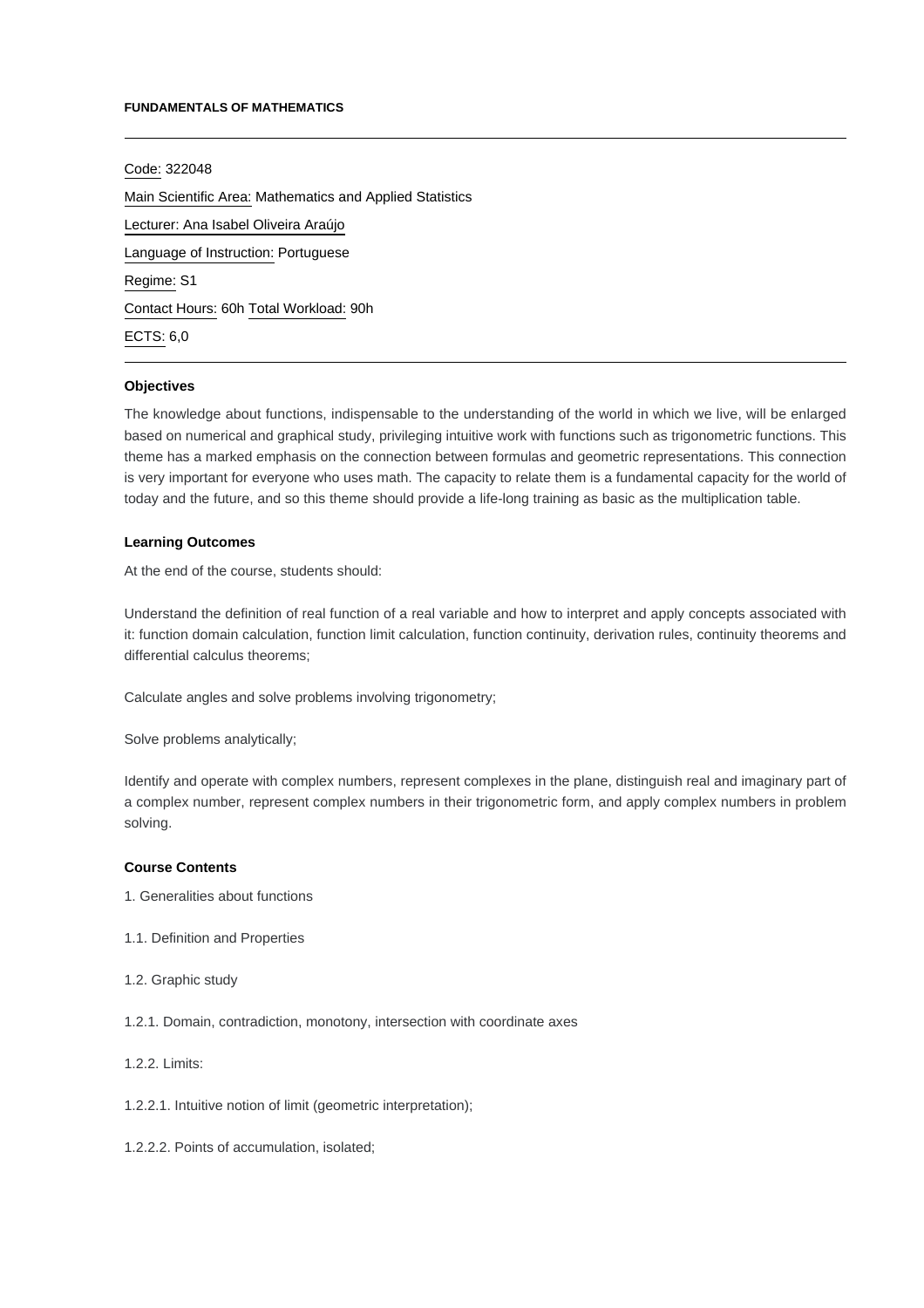- 1.2.2.3. Definition and operations with limits;
- 1.2.2.4. Indeterminations.
- 1.3. Continuity
- 1.3.1. Intuitive notion
- 1.3.2. Definition: continuity at one point and at intervals (limited and unlimited)
- 1.4. Differentiability
- 1.4.1. Definition of derivative at a point and interval
- 1.4.1.1. Side Derivatives
- 1.4.1.2. Differentiability and continuity
- 1.4.2. Geometric interpretation and its applications
- 1.4.3. Derivatives rules
- 1.4.4. Derivatives of functions and their applications
- 1.4.4.1. Study of extremes and monotony
- 2. Study of Exponential and Logarithmic Function
- 2.1. Definition and its properties
- 2.2. Study of the relations between exponential and logarithmic functions
- 2.3. Problems involving exponentials and logarithms
- 3. Trigonometric Functions
- 3.1. Sine, cosine, and tangent function
- 3.1.1. Definition and Properties
- 3.1.1.1. Domain, Countermand, zeros, periods, parity, asymptotes and monotony
- 3.1.1.2. Relations between trigonometric functions
- 3.1.1.3. Optimization problems involving trigonometric functions
- 4. Complex numbers
- 4.1. Complex number set: definition and properties
- 4.2. Operation with complexes